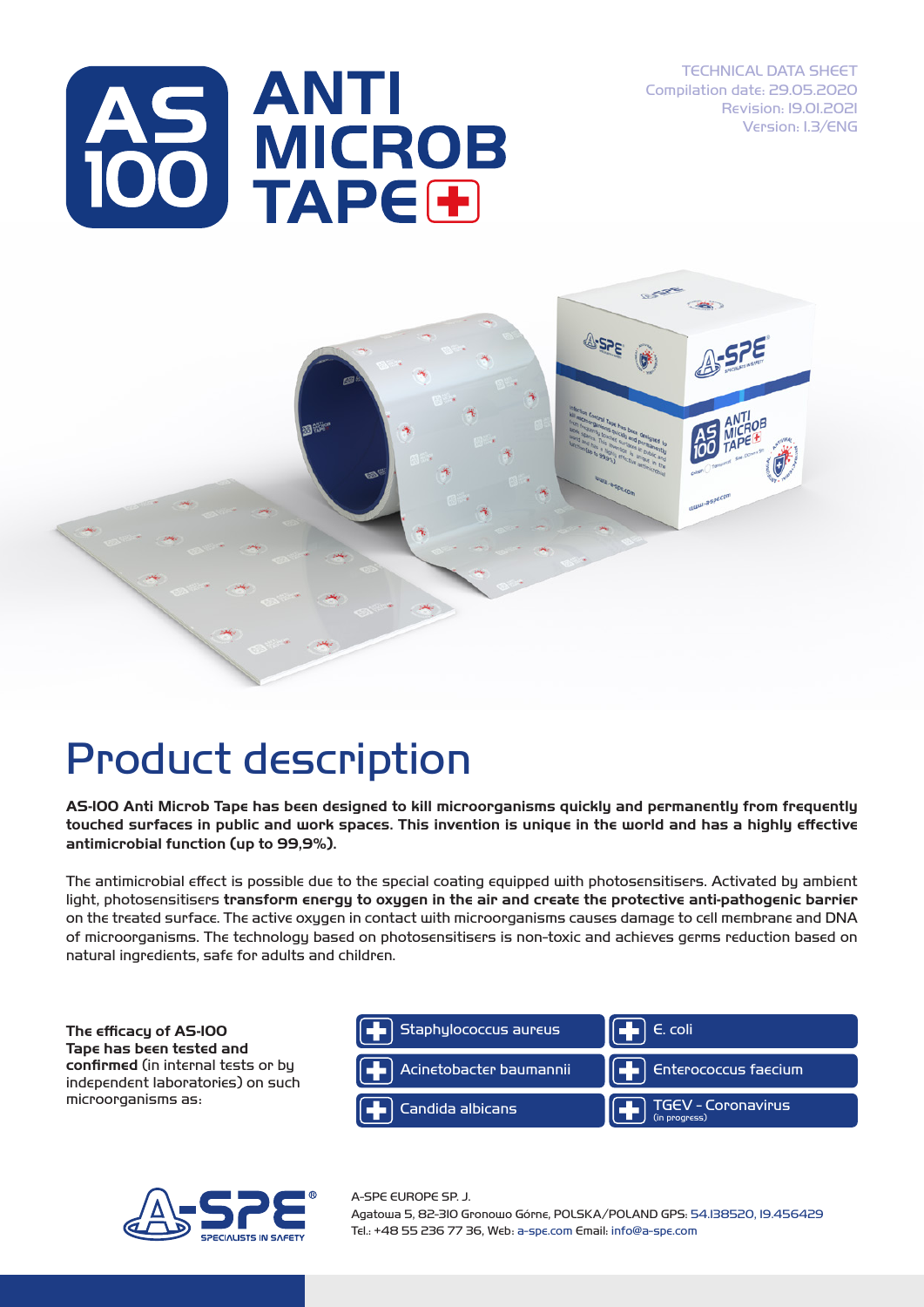

# Application

AS-100 Anti Microb Tape has a wide range of applications and is especially recommended to eliminate bacteria, viruses, spores and fungi which are commonly present on door handles, handrails, elevator buttons in hospitals, schools, hotels, shops, gyms or means of public transport, as an example. It provides extra support to standard hygiene procedures.

AS-100 Anti Microb Tape is especially beneficial in places where traditional disinfection methods are not effective due to the high intensity of users and the short-term effect just right after application. On surfaces covered with AS-100 Tape, pathogens are constantly and permanently destroyed due to the process of photodynamics.

### Instruction of use

- AS-100 should be applied on a previously cleaned and degreased surface.
- Depending on the treated surface when removing AS-100 after a long period of time, the product may leave glue residues (i.e. on stainless steel) - it can be easily cleaned with alcohol solution.
- If dirty, AS-100 should be cleaned with a dump, soft cloth. Do not clean with alcohol.
- Contact with strong alcohol may result in damaging the AS-100 surface.
- Avoid direct, long-term exposure of AS-100 to UV radiation.
- AS-100 does not replace hands disinfection and standard hygiene rules.

#### Packing and storage

| <b>Product code</b> | <b>Dimension</b>                            | <b>Box size</b>              | Weight |
|---------------------|---------------------------------------------|------------------------------|--------|
| AS-IOO/roll         | $100$ mm x 5m roll                          | $94 \times 94 \times 102$ mm | 220g   |
| AS-IOO/sheet        | <b>IOOmm x 200mm sheets (IOpcs per box)</b> | $102 \times 230 \times 6$ mm | 90q    |

Keep the unused part of AS-100 in the originally supplied box, protected against ambient light with a light blocking cover, in dark, at temperature of 15-25°C. The shelf life of AS-100 is minimum 3 years.





A-SPE EUROPE SP. J. Agatowa 5, 82-310 Gronowo Górne, POLSKA/POLAND GPS: 54.138520, 19.456429 Tel.: +48 55 236 77 36, Web: a-spe.com Email: info@a-spe.com